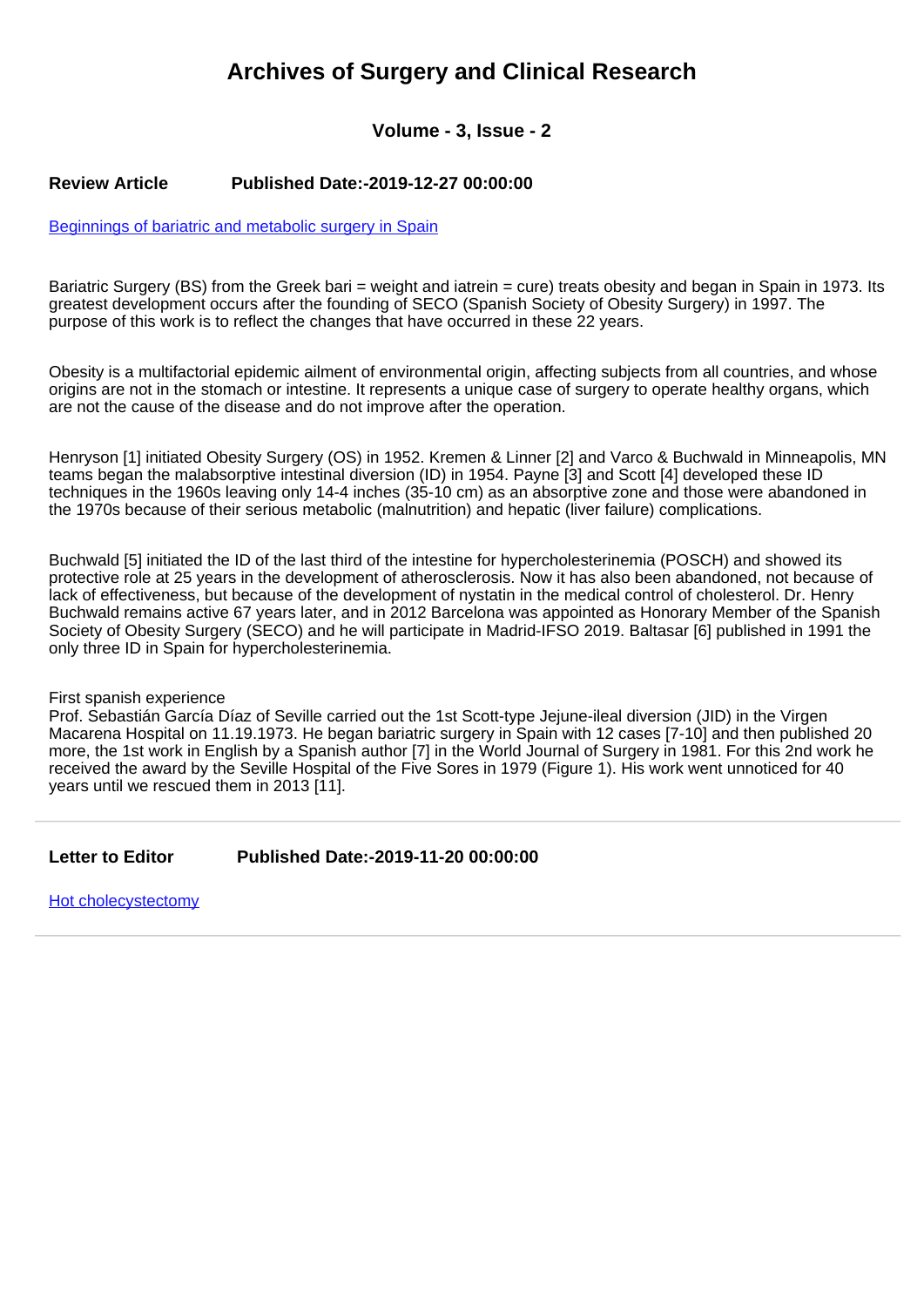Acute cholecystitis is a common general surgery disease which may require hospital admission. Delayed or early cholecystectomy is the definitive treatment. Availability of theatre slots may postpone cholecystectomy for weeks. I am writing this letter to explain the importance of early cholecystectomy programme and the necessity of support such programme by hospital managers. I will rationalize the concept of such program and its clinical and economic benefits.

There are many strong evidences that early laparoscopic cholecystectomy (ELC) is a better option than delayed laparoscopic cholecystectomy (DLC) for management of acute cholecystitis. For example, a meta-analysis study showed ELC as safe and effective as DLC and it is associated with lower hospital costs, fewer work delay lost and greater patient satisfaction [1]. Furthermore, US Medicare database that include 29818 elderly patients with acute cholecystitis found a higher risk for mortality over the following two years in patients who were discharged without surgery compared with patients who underwent cholecystectomy in the initial hospitalization [2].

The risk of hospital re-admission after first attack of acute cholecystitis has been studied in a population –based analysis of the clinical course of 10304 patients with acute cholecystitis who discharged without cholecystectomy. Such analysis showed that the probability of a gall stone –related A&E visit or admission within 6 weeks, 12 weeks and 1 year was 14%, 19% and 29% respectively [3]. This will increase the gall stone disease burden and decrease patients' satisfaction.

Per NICE guidelines we should offer ELC (to be carried out within 1 week of diagnosis) to patients with acute cholecystitis. Patients who had pancreatitis secondary to gallbladder stones should have laparoscopic cholecystectomy in the index admission [4]. NICE full health economy report showed that ELC burden is 2728.27 in compare to 3686.21 for DLC [5]. Furthermore, 2018/2019 NHS tariff for emergency laparoscopic cholecystectomy is between 6885 to 3872 pounds, while it is 3731 to 2080 pounds only for an elective case.

To sum up, ELC is as safe as DLC with potential lower mortality risk in elderly patients. In addition to eliminate the risk of re–admission after first attack of cholecystitis and decrease health care burden of gall bladder stones disease.

# **Research Article Published Date:-2019-11-20 00:00:00**

[Acute Appendicitis: Hispanics and the Hamburger Sign](https://www.clinsurgeryjournal.com/articles/ascr-aid1041.pdf)

Objective: To describe the presenting clinical findings of patients with acute appendicitis and compare them with those described in the medical literature. To corroborate a common medical myth among Hispanic physicians regarding the presentation of acute appendicitis.

Methods: This was a retrospective multicenter chart review of patients diagnosed post-operatively with appendicitis after presenting to five different Emergency Departments in Southern Puerto Rico (PR).

Results: A total of 1,540 patients with pathologically confirmed cases of appendicitis were enrolled in our study. Of the study population, 45% were female, and 55% were male, and 43% were over 21 years old. Reported symptoms in our study showed that 98% of the patients had abdominal pain, 47% had nausea, and only 17.6% presented with anorexia.

Conclusion: It was our main objective to compare the presenting signs and symptoms of patients with acute appendicitis in our Hispanic population in southern PR with those found in primary medical textbooks and literature. We gathered information regarding signs and symptoms, as well as laboratory and radiographic data of patients with positive pathologic exams for appendicitis. Of the 1,540 patients with confirmed appendicitis, only 17.6% presented with anorexia. Our findings demonstrate that the rate of anorexia in the studied population is significantly lower when compared to current literature. The absence of anorexia, once considered a hallmark of appendicitis, must not lead the physician to rule out this diagnosis in the Hispanic population.

### **Case Report Published Date:-2019-11-06 00:00:00**

[A unique case of metastatic spinal epidural abscess associated with liver abscess following ascending cholangitis](https://www.clinsurgeryjournal.com/articles/ascr-aid1039.pdf) [and Escherichia coli bacteremia](https://www.clinsurgeryjournal.com/articles/ascr-aid1039.pdf)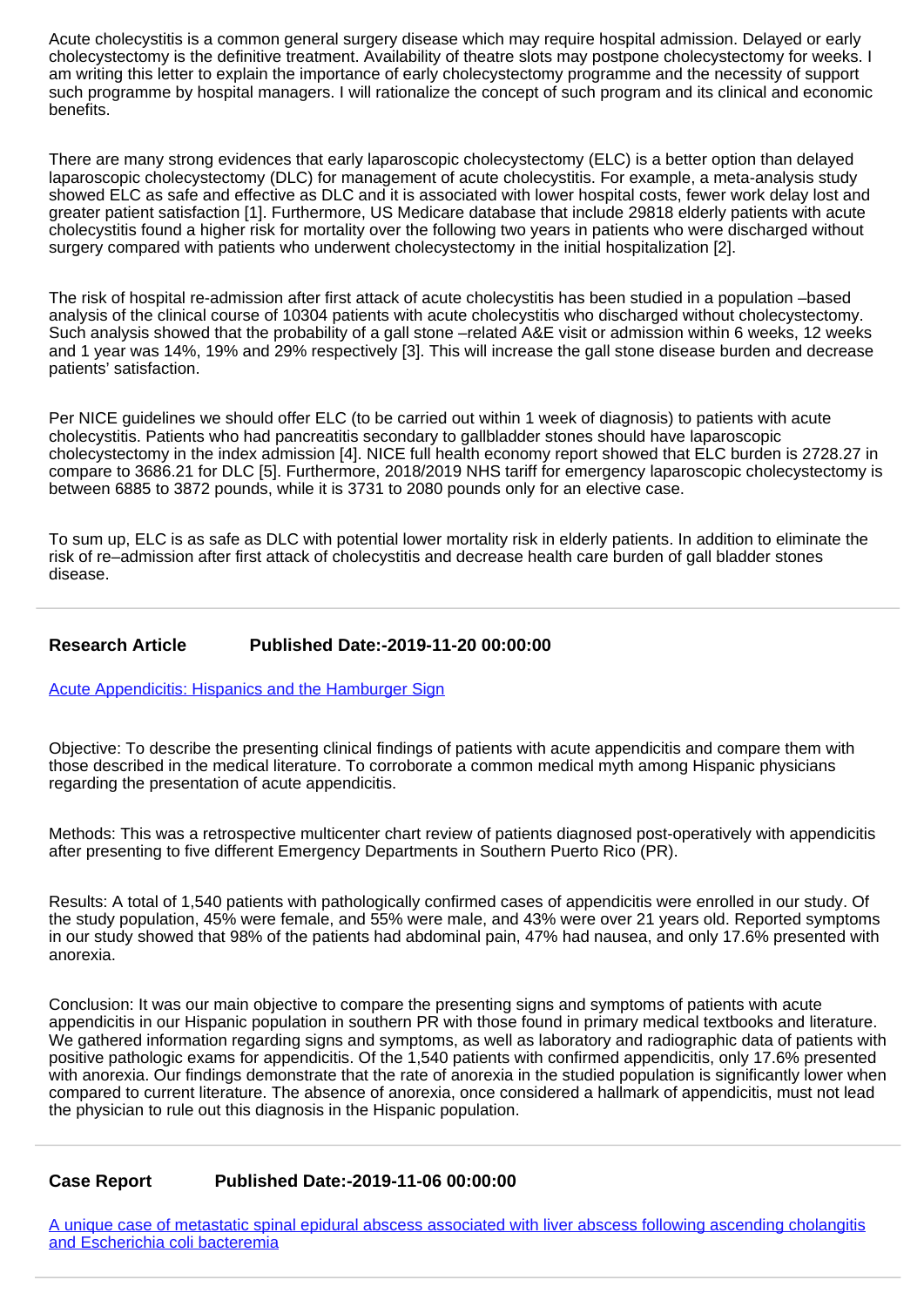Pyogenic liver abscess (PLA) is a life-threatening infection that may develop as a result of an underlying hepatobiliary disease. A possible complication of PLA is metastatic spread, resulting in distant seeding of infection in other organs, and occasionally in the epidural space. Spinal epidural abscess (SEA) is a rare infection with severe potential complications. We describe a 71-year-old patient who presented with ascending cholangitis that was complicated by micro PLA, with a subsequent Escherichia coli bacteremia and metastatic SEA. An emergent surgical intervention with laminotomy and drainage of the epidural collection was performed. The patient was treated with a prolonged antibiotic regimen, with uneventful recovery and no neurologic sequelae. To our knowledge, this is the first reported case of a SEA following E. coli PLA.

# **Case Report Published Date:-2019-10-18 00:00:00**

[Anterior Abdominal Wall Abscess: An unusual presentation of Carcinoma of the Colon](https://www.clinsurgeryjournal.com/articles/ascr-aid1038.pdf)

Background: Colorectal cancer progresses without any symptoms early on, or those clinical symptoms are very discrete and so are undetected for long periods of time. The case reported is an unusual presentation of colorectal cancer.

Case Report: A 60 year old man presented with right sided abdominal swelling. On examination, a well-defined, firm, tender swelling was noted. Computed tomography confirmed the presence of a mass arising from the right colon with infiltration of the right lateral abdominal wall and adjacent collection. An exploratory laparotomy with drainage of the subcutaneous abscess, resection of ascending colon, and ileotransverse colon anastomosis was performed.

Conclusion: A differential diagnosis of carcinoma colon should be considered when an elderly patient presents with abdominal wall abscess accompanied by altered bowel habits or per rectal bleeding, even if there are no other significant clinical symptoms and a thorough investigative work up is required to confirm the diagnosis, to avoid untimely delay in treatment, and reduce mortality.

### **Review Article Published Date:-2019-09-06 00:00:00**

[Extremely large hemangioma of the liver: Safety of the expectant management](https://www.clinsurgeryjournal.com/articles/ascr-aid1036.pdf)

Hemangiomas are known as congenital vascular malformations that can affect almost any organ or tissue, with the liver being the most common intra-abdominal organ to be involved. It is well known that hemangiomas are the most common benign tumours of the liver, and develop in about 4-20% of people, mainly young adult females. Recently, due to the dramatic rise in the use of imaging studies for different purposes, a parallel increase in the incidence of these tumours has been noticed. Most liver hemangiomas are small (less than 4cm in diameter), asymptomatic and found incidentally during abdominal operation for other indication or on radiologic studies. Giant liver hemangioma is defined as hemangioma with a diameter of more than 5cm. This unique and uncommon type of haemangioma usually poses therapeutic challenges for the treating physician, especially hepatic surgeons, due to the unclear natural history, and due to the risk of life threatening complications is yet to be established. While it is already proved by several studies that conservative management of giant hepatic hemangioma is safe, it is not known whether observation of the extremely large hepatic hemangioma (tumours larger than 10cm) is safe as well.

The aim of this article is to review the English literature to find out if conservative management of the extremely giant liver hemangioma is safe and can be recommended.

### **Research Article Published Date:-2019-09-06 00:00:00**

[Outcome of laparoscopic varicocelectomy with mass ligation technique for symptomatic varicocele](https://www.clinsurgeryjournal.com/articles/ascr-aid1037.pdf)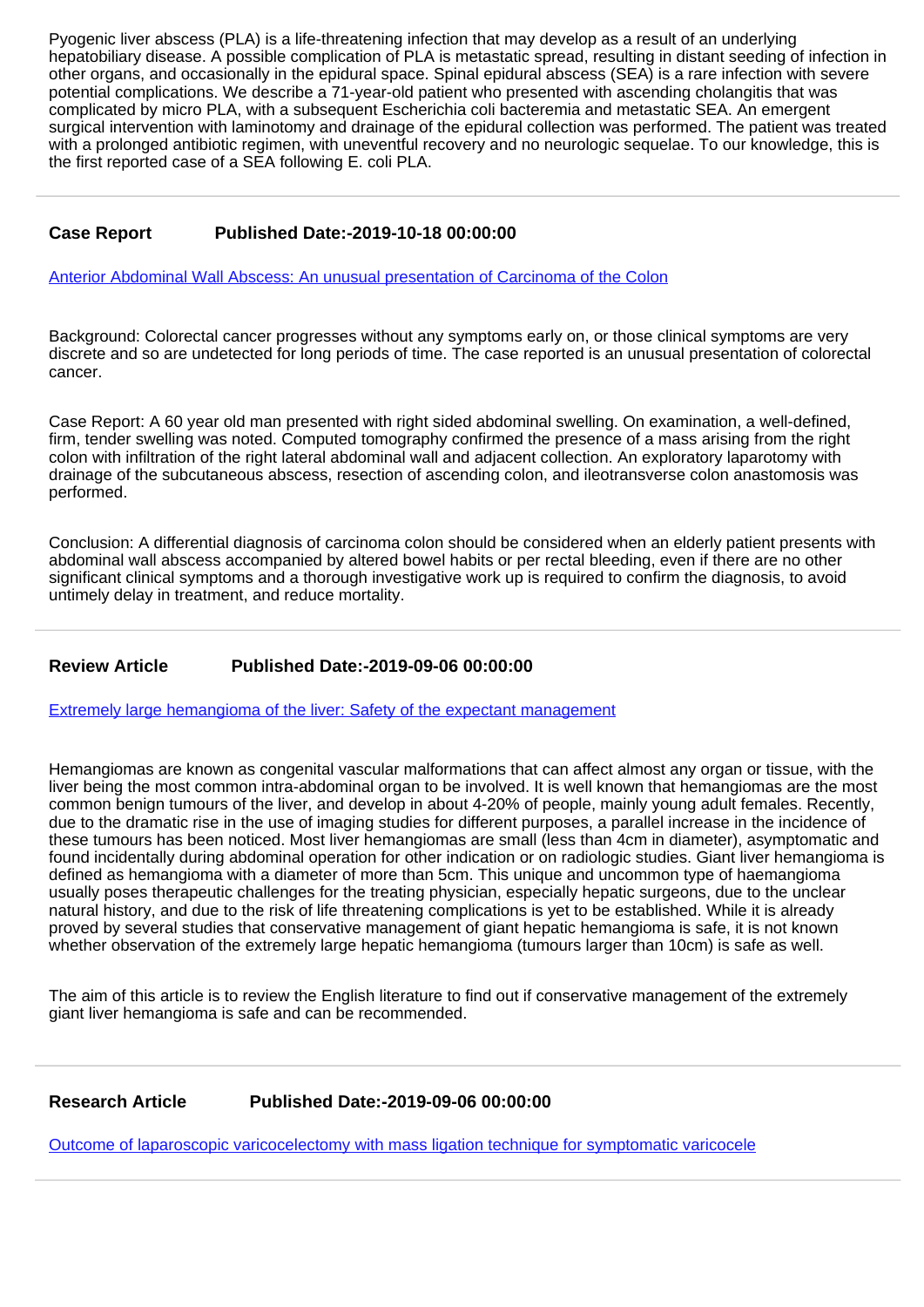Background: Varicocele therapy is a controversial issue. No single approach is adopted as the best therapeutic option. Testes get blood supply from testicular artery, cremasteric artery and artery to the vas deference. So ligation of testicular artery in the abdomen do not cause ischemia to the testis. This was already demonstrated in many studies. Classical Palomo varicocelectomy also consists of open ligation of testicular vessels in the retroperitoneum. En mass ligation of testicular vein and artery is technically easy and fast in laparoscopic varicocelectomy (LV). Chance of missing some veins are also less. Henceforth recurrence is also less. Recurrence and post-operative complications are high when only testicular vein is ligated by laparoscopy in the retroperitoneum. We wanted to see the outcome of laparoscopic varicocelectomy by mass ligation technique.

Methods: 56 patients of symptomatic varicoceles were included in the study from the outpatient services. Symptomatic varicoceles of grade 2 to grade 3 were operated from January 2012 till January 2019 over a period of 7(seven) years in Jahurul Islam Medical college Hospital. The patients were selected for dull pain and ugly veins not for infertility. All were operated by laparoscopy with en-mass ligation of testicular vein and artery in the retroperitoneum. They were followed up for a period of six months after surgery. We collected all the data in a retrospective manner.

Results: The average operation time was 27±3 minutes. Average post-operative hospital stay was 32±7 hours. There were no technical failures requiring conversion to open varicocelectomy. There was no incidence of hydrocele formation nor testicular atrophy. One patient of bilateral varicocele had 50% reduction of his varicocele. We considered this a recurrence. All other patient had complete reduction of varicocele. One patient developed hemo-peritoneum due to dislodgement of hemo-clip, which required laparotomy. He did not require any further surgery for his varicocele.

Conclusion: Laparoscopic varicocelectomy with mass ligation technique is safe, effective, less time consuming and easy to perform. Recurrence and post-operative complications are minimum. Plastic hemo-lock should be used rather than titanium heom-clip for ligation of testicular vessels. There is no incidence of testicular atrophy or any adverse effect on testis.

#### **Review Article Published Date:-2019-07-26 00:00:00**

[Subungual exostosis: Pediatric aspects](https://www.clinsurgeryjournal.com/articles/ascr-aid1034.pdf)

Subungual exostosis (SUE) is a benign phalangeal tumor of an osteocartilaginous nature [1]. SUE is most commonly diagnosed in children and young adults; most of these lesions are located in the big toe, although they can occur (albeit infrequently) in other toes. We report five observations of SUE described in young children under 10 years and discuss the particularities of this pathology in the pediatric population.

### **Case Report Published Date:-2019-07-26 00:00:00**

[Carotid artery disease: AngioCT features](https://www.clinsurgeryjournal.com/articles/ascr-aid1035.pdf)

The objective of this paper is to emphasis the AngioCT features of carotid dissection/mural hematoma. The image show an internal carotid artery with narrowly eccentric lumen surrounded by a crescent-shaped hypodense mural thickening, with a visibly enhancing vessel wall. The carotid hematoma is a hypodense mural thickening that leads to expansion of the arterial wall, compression of the lumen and release of thrombogenic factors by intimal damage. Hematoma between the intima and media causes vessel expansion diameter and a narrow eccentric lumen. Peripheral hyper density is due to the contrast enhancement of the vasa vasorum in the adventitial layer. The physician should be familiar with the imagiologic features of carotid arterial disease, due to the diferent treatment options.

### **Review Article Published Date:-2019-07-22 00:00:00**

[Idiopathic post-operative biliary duct system dilatation; potential etiology and management](https://www.clinsurgeryjournal.com/articles/ascr-aid1032.pdf)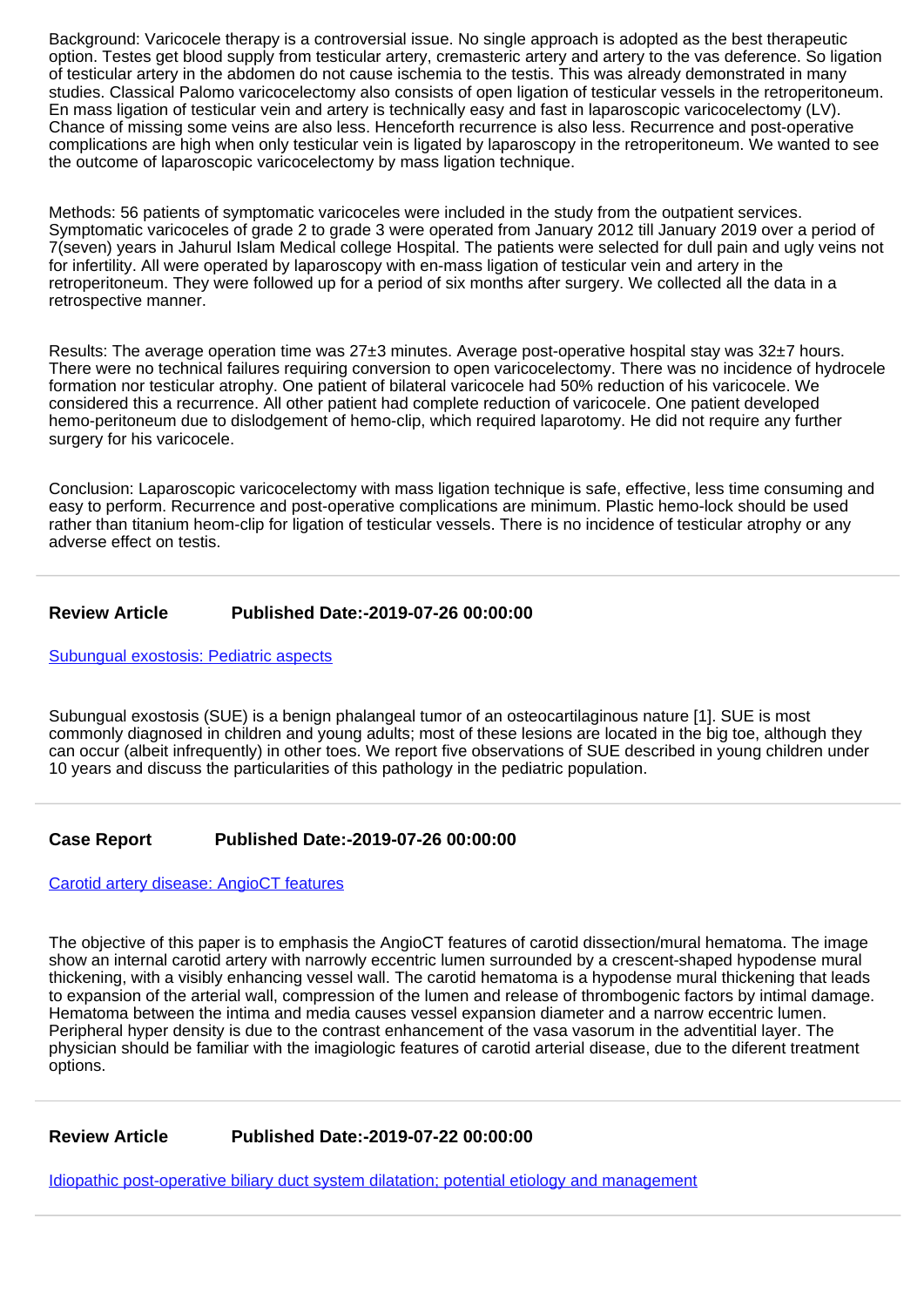What is called "idiopathic biliary duct system dilatation" or better to name it "un-explained biliary dilatation" is mostly following surgical procedures related to upper gastrointestinal and hepato-bilio-pancreatic systems. Having such situation, adaptive physiology of the biliary duct system has to be considered and rational has to be explained. The vast multimodal progress in techniques of investigations that has been applied on studying the hepato-bilio-pancreatic system has been utilized to clear the clinical ambiguity of biliary duct system dilatation for no logic reason but missing the correlation between both fields; the technical and the clinical ones. This clinical review is trying to fill this gap and introduce a comprehensive discussion of the subject. Mechanical, biochemical and immune causes constitute a wide diversity of etiology related to biliary system dilatation that in some situations is really difficult to verify clinically. On the least, even we could not verify the etiology we need to identify that reaching a closed road is different than postulating suspicions that never exist. This review is a trial collecting all subject-related data that might be related to etiology mechanisms and utilize to find a correlation rationale. At some point verification of such correlation is really a far target that might be even impossible clinically with availing technical tools and hope in the future could be achieved.

#### **Research Article Published Date:-2019-07-22 00:00:00**

[ROGAVF STUDY 2019 - Relationship of HbA1C \(GLYCEMIC Control\) on outcomes of AV FISTULAS: A](https://www.clinsurgeryjournal.com/articles/ascr-aid1033.pdf) [prospective observational study](https://www.clinsurgeryjournal.com/articles/ascr-aid1033.pdf)

Objective: The main aim of the study was to compare outcomes based on diabetic control for patients undergoing formation of a new upper limb arteriovenous fistula (AVF). Research design and methods: A prospective cohort study was performed where we obtained baseline HbA1c in 65 patients before undergoing AV fistula formation. Patients were followed up at our clinic 6 weeks after creation to assess fistula maturity.

Results: Multiple logistic regression was used to analyze the association between HbA1c status and maturity of AVF at 6 weeks after controlling for possible confounding factors such as age, sex, presence of hypertension and dyslipidaemia. Those with HbA1c less than 6.5 were 22 times likely to have maturity of AVF at 6 weeks as compared to those with HbA1c 6.5 or more (AOR =  $22.65$ ,  $p < 0.005$ )

Conclusion: Good diabetes control, reflected by an HbA1c of less than 6.5, is associated with a very high possibility of AVF maturity at 6 weeks post creation.

**Review Article Published Date:-2019-07-19 00:00:00**

[Lecture: "First aid to the population for wounds during accidents, ?atastrophes, natural disasters, and terrorist](https://www.clinsurgeryjournal.com/articles/ascr-aid1031.pdf) [attacks" for Humanitarian and Technical Universities](https://www.clinsurgeryjournal.com/articles/ascr-aid1031.pdf)